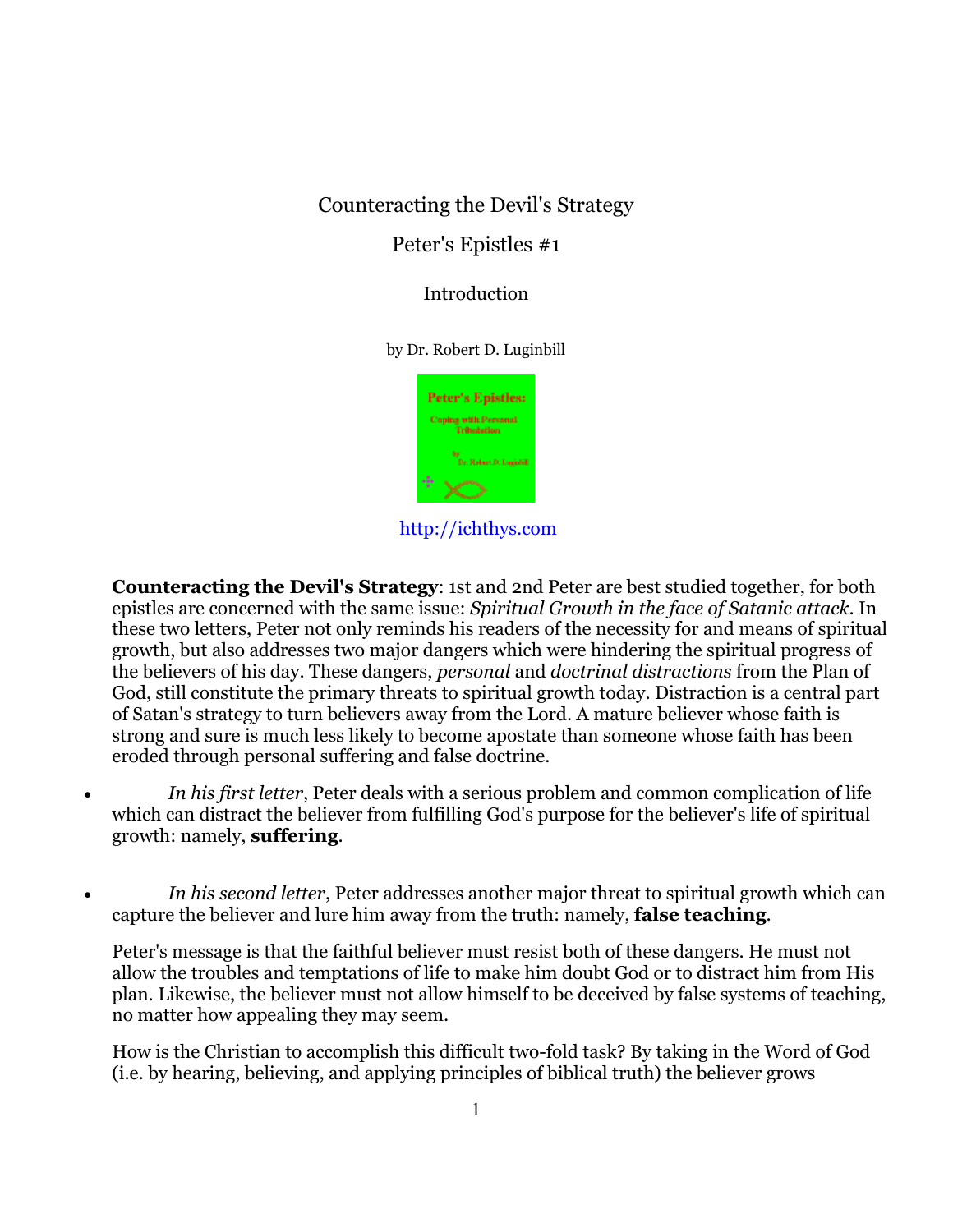spiritually, and is strengthened in the faith, so that he is able to withstand the tests and trials of life without wavering, and can, at the same time, discern between orthodox and heretical teaching.

**Historical Background:** Peter wrote these two letters from Rome where he was present from ca. 62-63 A.D. until his martyrdom in ca. 66-67 A.D. We don't know precisely why or when Peter left for Rome. There is much inaccurate tradition on the subject. We do know that his tenure there occurred during the reign of Nero who ruled from 54-68. Tacitus' *Annales* 15.44 tells us most of what little we know of the local persecution instigated by Nero in 64. In an effort to defuse the charge that he had ordered the recent conflagration which had destroyed much of the city of Rome, Nero, Tacitus tells us, seized upon the Christians as scapegoats, and subjected them to an obscene variety of inhuman tortures (including having them crucified, burned alive, and thrown to wild dogs while wrapped in animal skins). Peter himself was most likely martyred well after this savage round of persecution, sometime toward the end of Nero's reign. While there is not much direct evidence that Nero's enthusiastic and wilful persecution of Christians went far beyond the Roman *pomerium* (city limits), this assault on Christians in the capital was bound to have an effect on the provinces, and Tacitus' characterization of our faith as "depraved, degraded, and shameful" gives us some idea of the ignorance, fear, and animosity that confronted our fellow believers throughout the empire. To be a Christian during the first century was to put your lifestyle, and life, at risk.

Pliny (10.96-97), writing nearly 50 years after this time to the emperor Trajan to request instructions about how to deal with Christians gives us an indication of the sort of thing with which first century believers had to contend. Pliny asks the emperor if possession of the "name" of Christian was a sufficient offense for legal action, and Trajan replied that while Pliny should not actively seek out the Christians, once any persons had been identified as such they should be executed if unwilling to recant and sacrifice to the emperor. The letters of Pliny indicate that the legal status of early Christians was quite perilous, and that they were in constant danger of exposure and persecution for any number of malevolent motives, whether personal (as in the case of the jealousy evoked by the response of Gentiles to the Gospel, Acts 17:5), or economic (as in the case of the persecution of Paul and Silas at Philippi, Acts 16:19; and also in the case of the riot at Ephesus for fear that the new faith would undermine the trade in statuettes of the goddess Artemis, Acts 19:23-41).

Believers of the first century not only had to cope with all the pressures and temptations of a society every bit as depraved as the one in which we live today (and we shall have occasion to examine some of the common aspects in our future studies), but they also had to be ever on their guard against the constant danger of persecution. In such an environment, personal tragedies and setbacks would have been all the more onerous: *only strong, positive faith would be likely to endure such distractions to spiritual growth.*

**Persecution:** A few words should also be said here about Satan's indirect assault upon the believer's faith during this period. *Persecution and personal suffering* are direct challenges to a growing, vibrant faith. The believer is tempted to "faint", and doubt God's ability to deliver him from his trials. *False teaching*, however, is an even more insidious and deceitful threat to faith, undermining its foundations, rotting the beams on which it rests. We will examine the deceptive doctrines of the first century and their modern counter-parts later in our study (they